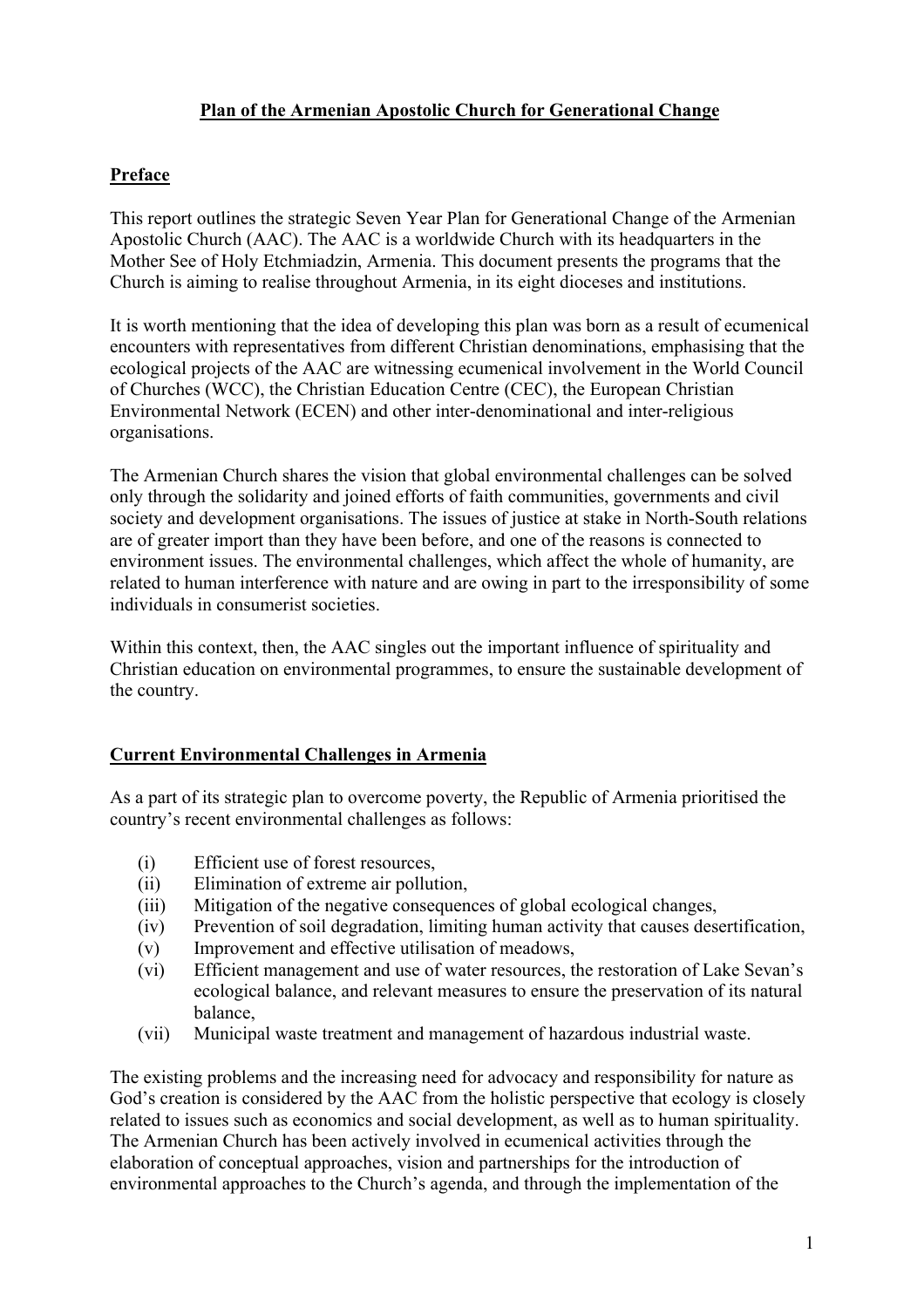projects. The urgent nature of the problem promotes the direct involvement of the AAC in immediate actions through the programmes implemented by the WCC Armenian Round Table (ART) foundation. The close cooperation was launched with Churches in Armenia and non-governmental organisations, as well as active members of society in the following main directions:

- Information and education
- Arrangement and participation in workshops and seminars, including those organised by WCC, CEC and ECEN
- Dialogue with representatives of civil society, developing agencies and NGOs
- Projects within communities
- Publication of articles and contacts with mass media in relation to church life

The objectives of the activities implemented during the last decade in rural and remote areas were aimed at reducing poverty by supporting income-generating activities and improving the environmental situation by introducing sustainable management practices in agriculture, water use and land degradation.

With this past experience, the AAC acknowledged the importance of expanding these activities. A new working group was established closely linked to the WCC-ART, and with the participation of several NGOs. These organisations have been working in that network for some time already and have been having periodic meetings to identify priorities, create partnerships and initiate ecological and environmental projects.

During the implementation of various of these projects, more and more volunteers have been joining them, including university students, Youth Centre students, members of environmental organisations, and members of various parishes. Below are presented some results of recently initiated projects and views on how to expand environmental programs in the AAC.

# **Promoting the Use of Renewable Energy**

Given the geographical location, Armenia has a significant potential of solar energy, which is currently under-utilised. The area surrounding Lake Sevan, wherein lies the Vazgenian Theological Seminary, is considered one of the best regions for high solar radiation potential, with an average of 1720kWh/ m2 annually.

The project for the installation of solar powered water-heating systems, integrated into centralised heating and hot water supplies, is implemented in cooperation and on a co-sharing basis with the WCC Armenia Interchurch Charitable Round Table Foundation and the United Nations Development Programme/ Global Environment Foundation's (UNDP/GEF's) "Armenia - Improving the Energy Efficiency of Municipal Heating and Hot Water Supply" project. The total budget of the project is \$35,500 USD. The subcontractor of the project is "SolarEn LLC" - a specialized organisation with extensive experience in assembling and installing hot water supply solar-powered systems in Armenia.

The 60 square meters of the solar panels will satisfy the hot water demand for the 90 students and seminary staff, providing annually 1,500 cubic metres of around  $45^{\circ}$ C hot water, thus will spare the annual use of 10,000 cubic metres of natural gas. Apart from the environmental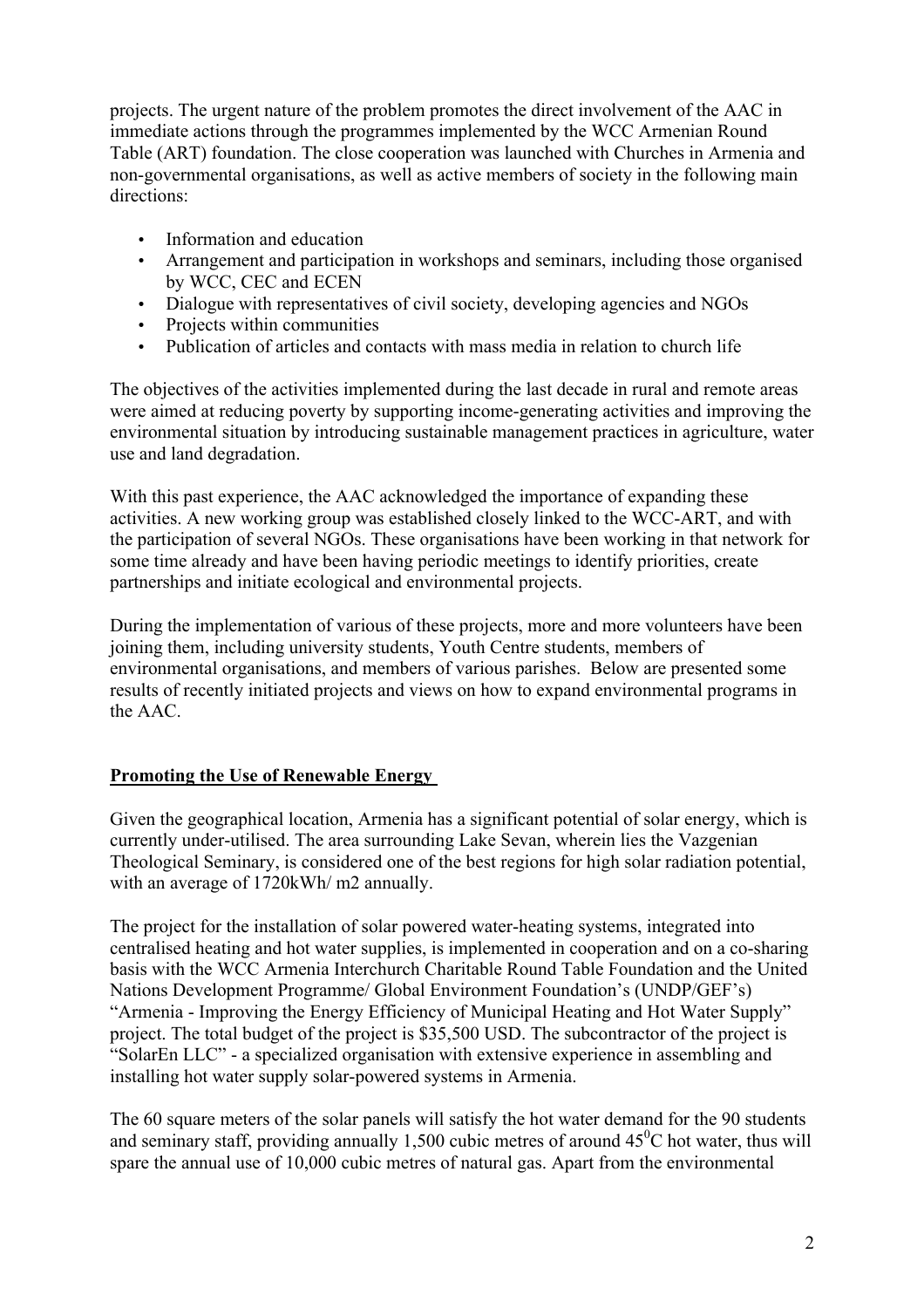impact, this project also has an ideological angle, as it will demonstrate the leading role of the Church in using alternative energy resources with the view of its expansion in the country.

### **Next Steps**

**1)** The hot water solar production can be implemented in 5 church-affiliated summer camps and guesthouses in Armenia: the diocese of Kotayk holds a summer camp in Tzakhkadzor, the diocese of Syunik holds a summer camp in Eghegnadzor and the diocese of Gugarq runs a summer camp in Vanadzor. In order to increase the use of solar heating systems in church-run institutions, as well as in rural areas of the country, negotiations are already underway to secure the required financing from potential funding institutions.

**2)** Apart from the summer camps, the church has several guesthouses in the region, particularly in the Mother See of Holy Etchmiadzin and near the Haghpat Monastery. The Haghpat Monastery, along with the other monuments of that region, is one of the most visited sites in Armenia. In the future it is logical that it be included in the environmentally friendly tourism promotion project in Armenia, implemented by the church, which is currently in negotiation.

These ambitious plans are in conception stage and will require a lot of organisational and construction work. That said, it is already possible to take several steps in the right direction. The implementation of solar heating system in the above mentioned sites will allow the reduction of the operating costs of church occupied buildings and the promotion of resource conservation and eco-friendly management. The installation of a solar heating system in the guesthouse of the Mother See in Holy Etchmiadzin may be also seen as very important in the sense that it has visitors all year round, and so the initiative will contribute greatly to the advertisement of renewable energy resources in Armenia.

**3)** In the neighbourhood of Lake Sevan there are 10-14 villages with 20,000 inhabitants, consisting in the main of Armenian refugees from Azerbaijan, and supplied by the diocese of Gegharkunik. If solar powered heating systems are introduced in a few public locations here (such as kindergartens, public baths etc.), not only it will cut sizable expenses in this economically poor and disadvantaged region, but will also prevent the tree cutting in the forests, thus boosting the forestation in the country.

**Energy efficiency:** The use of renewable energy sources must be considered in the broader context of energy saving. The introduction of environment and energy audits at seminaries and church administrative buildings is currently being discussed with several specialised organisations and donor-assistance projects. It is planned to conduct an energy audit in nine administrative buildings, four dormitories of the brotherhood and three seminaries. The audit recommendations will provide guidance and measures to reduce the energy consumption at these facilities. With appropriate financing in place, the smart energy planning can be introduced already at the design/ conception stage of newly constructed, church-occupied buildings. As a first step, for example, energy efficient lamps can be installed in the administrative building of Etchmiadzin and in the seminary. The energy savings can then be calculated and used to support and justify the feasibility of expanding that practice.

**The idea of using recycled paper in church administration:** This has also discussed because, unfortunately, stationary suppliers in Armenia do not currently sell recycled paper. That said, for the first time attempts are being made to reduce wasteful use of paper by printing on both sides of the paper etc. Furthermore, the use of electronic communication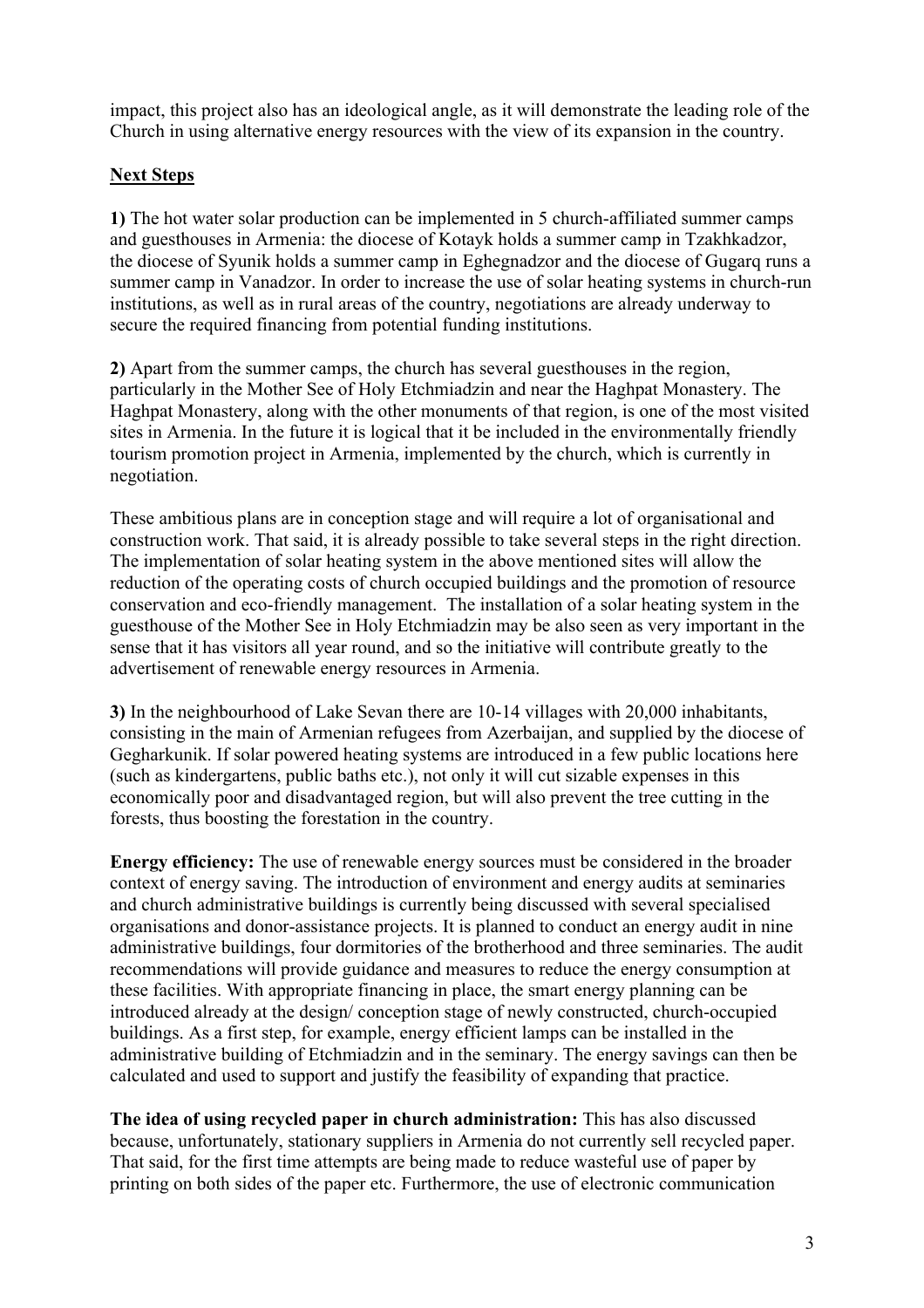devices can be extended, which will contribute to resource saving. It is planned to organise the collection of waste paper and return it to the local companies who undertake paper recycling for cardboard production.

## **Adaptation to Climate Change**

Since trees symbolise life, their careful maintenance can be viewed as a very special duty for every Christian, and an act pleasing to God. The tree-planting mission, then, can be one of the main involvements of the Church in overcoming the acute deforestation problem and negative consequences of both land erosion and water retention in Armenia. The planting of trees around monasteries and churches is traditional in Armenia. The former is of utmost importance because more than 10 per cent of the forest was cut down or thinned during the energy crisis of the early 1990s in Armenia. As a result there is an urgent need for the advocacy of responsible stewardship and for strengthening the communal management of forests.

The theoretical studies on green theology were followed by practical work of the future clergy in the framework of the "Tree of Life" project of Armavir Diocese of the Armenian Apostolic Church. The tree planting activity was organised in the garden of St. Lazarus Church in the town of Metsamor. The project in Metsamor represents the example of practical lessons in environmental education in a town that does not yet have established community traditions or linkages with the church. The garden, located in an arid region with very small green areas, will hopefully serve as an example for the neighbouring farms and communities.

Thanks to this project the Church of St. Lazarus is now surrounded by five hectares of the newly planted fruit garden. Having ensured uninterrupted water supply by the WCC-ART, the main problem of irrigation was successfully resolved.

The project demonstrated the successful cooperation of the Church, NGOs, the community, and ecumenical organisations, thus setting an example for others. The trees were provided by the Armenia Tree Project NGO, which also designed several dendrological plans for churches, including but not limited to St. Anna in Malishka, Mughni Church, Amenaprkich in Musaler, Asdvadsatsin in Yeghegnadzor, St. Trdat in Vaik and others, as well as 680 trees, shrubs and evergreens at the Cathedral of Holy Etchmiadzin, etc.

# **Next Steps**

**1) Creating green surroundings for the Churches:** In 2009 this program kicked off on the territory of St Gregory the Illuminator Mother Church in Yerevan. It is the largest church in Armenia by size and was consecrated in 2001 during the  $1700<sup>th</sup>$  anniversary of proclamation of Christianity as the state religion in Armenia. The Mother Church is located in the centre of the capital, surrounded by a number of public attractions and universities. The green area around the construction site had to be removed and, as a result, the territory has become ecologically spoilt.

Although the area surrounding the church is not managed by church itself, it was viewed as a poor policy and an anti-environmental urban planning example. Alternatively, the church parish members and visitors could rest under the shadows of the trees on the green mound whilst being shielded from dust and traffic pollution. Furthermore, this could be a place where the university students could enjoyably spend their free time and have spiritual food and ecological self-education. Last but not least, the neighbourhood will also benefit from this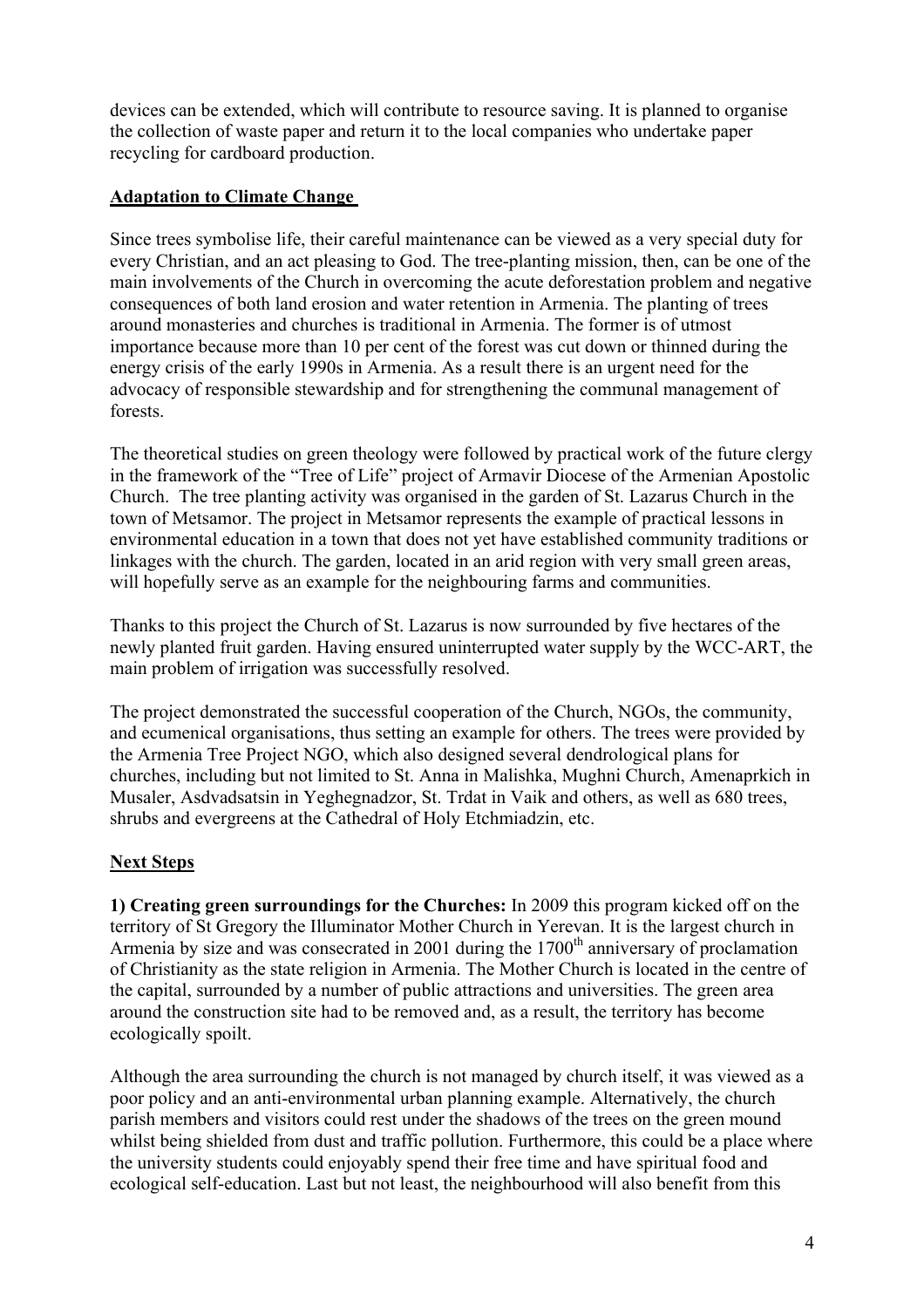project, as public park areas are very limited in the capital as well as around the country in general.

The Mother Church has around 4.9 hectares of land plot, two hectares of which ought to be green. On the  $1<sup>st</sup>$  of May 2009, a tree planting session was carried out. This notwithstanding, so much still needs to be done to implement the comprehensive green-design of the plot. The negotiations for securing finance have been initiated, looking to begin the project in the spring of 2010.

The most costly parts of the project are the preparation of the land plot (as the area is covered with construction waste and stones) and, owing to the dry climate in that region, that irrigation system must be installed. The preparatory works will be followed by tree and bush planting by volunteer students from surrounding Universities. The students from the Theology faculty will then take care of the area for the first three years so that the newly planted trees may become deeply rooted and sufficiently strong to survive. The success of this project will enable the group to ensure its expansion, and to include other Churches around the country.

**2) Restoration of sacred green spaces:** During the days of the Catholics of All Armenians Nerses the  $5<sup>th</sup>$ , there used to be a historic forest and a small lake close to the Mother See of Holy Etchmiadzin. Since the city was in the centre of a very dry region with particularly hot summers, it was the only green area in the neighbourhood. Waters from the Cathedral of Holy Etchmiadzin, which once had more than 80 wells in its vicinity, irrigated the forest. Furthermore, in the early  $20<sup>th</sup>$  Century, the forest became a graveyard for the thousands of orphan refugees from Western Armenia who were rescued from genocide, and continued to exist until the early 1990s. Unfortunately, however, most of the trees were cut down during the afore-mentioned energy crisis. The territory was no longer under the management of the church and no replanting activities were put in place by the regional administration.

Recently, the Church has acquired the administration of this plot, covering close to 8.5 hectares. A small part of the forest was used to construct a playground for children. There is also a plan to replant the forest in the spring of 2010 and erect a monument dedicated to the child victims of the Armenian Genocide. The green area will serve as a restful, relaxation spot for the Echmiadzin citizens and Holy Church visitors. A steering committee was established to prepare the project and the budget. The current plan is to have approvals in place for the completed project by the end of the year, so as to allow planting works to commence in the spring of 2010. This will be part of a bigger plan to plant 1.5 million trees in different regions in Armenia in the memory of the 1.5 million victims of the Armenian Genocide.

#### **Education**

**1) Green Theology:** The goal of the project is the introduction of new approaches in the educational processes of the Vaskenyan Theological Seminary. Brand new disciplines were introduced into the educational system of the young clergy of one of the oldest orthodox Churches: they received both theoretical and practical knowledge on ecology and the protection of nature. The objectives of the project are: to promote the education of Green Theology, to understand the importance of protecting the natural environment and to realise the significance of environmentally responsible management through studies and practical work within communities.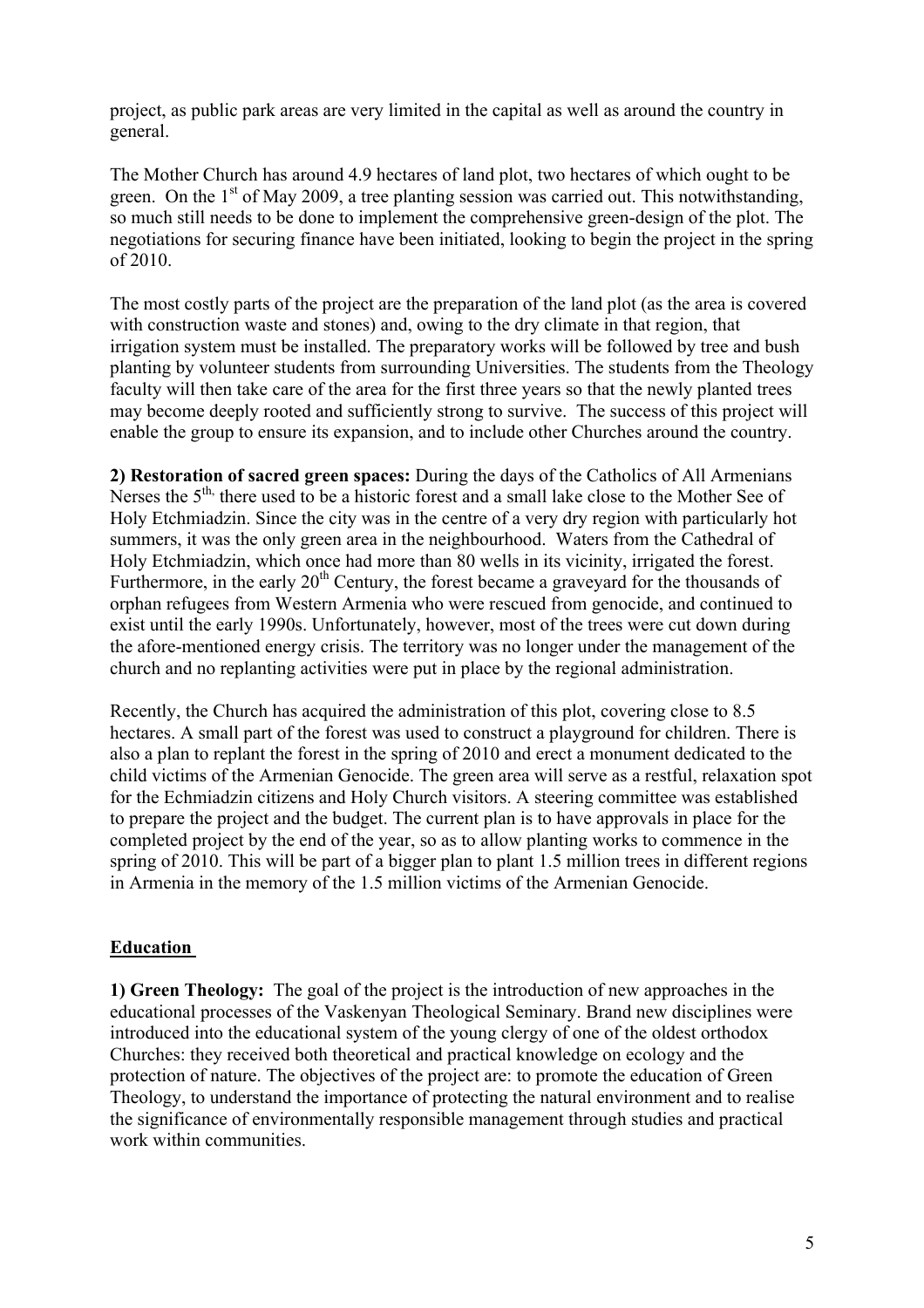The activities of 2007 included three components: training in Green Theology, training of teachers and training in farming practices. The training in Green Theology was introduced in Vazkenyan Seminary. From October  $15<sup>th</sup>$  until December a course on ecology and natureprotection (22 hours) was delivered to 33 students of Vazkenyan Seminary who were in their  $3<sup>rd</sup>$  and  $4<sup>th</sup>$  years of studies. The course was conducted by the professors of Yerevan State University, and was visited by Fr. Minas Martirossyan (Vice Dean of the Seminary), Dr. Dmitri Oikoumene from Oxford University, and two priests from the Russian Orthodox Church.

Guest speakers were invited to cover special topics. In the Gevorgyan Seminary, lectures were delivered on the following topics: "Global Climate Change and its Consequences in the Republic of Armenia" by Mrs. Diana Harutyunyan and "Ecology and Theology" by Rev. Hans Schravezande, Netherlands. The young clergy who had expressed interest participated as well. In June Prof. Dr. Konrad Raiser delivered lectures in the Gevorgyan Theological Seminary and the Theological Faculty of Yerevan State University, covering the following topics: "How can the Church Participate in Ecological Movement?", "Biblical Themes in Ecological Care", "The Issue of Eco Justice: Integration of Ecology and Justice" and "Confidence Building in Ecumenical Relations."

**2) Publications on Eco-Theology:** A small publishing unit was established to publish booklets, information leaflets and papers on various topics related to eco-theology and to then distribute them among the population of the Sevan region during the students' visits to parishes and schools.

In 2007 a book called "Nature Protection and Theology" was published. It consists of three parts: Ecology, Nature Protection and Christian Church on Relations of Man and Nature. One thousand copies were published and distributed to the libraries of theological seminaries, to the chairs of ecology in universities and to the clergy. It is the first Armenian publication ever related to the protection of nature from a theological point of view, and furthermore is the first attempt of its kind from the orthodox world, as acknowledged and stated by many specialists.

The publication has aroused tremendous interest among specialists of ecology and natureprotection, clergy, NGOs and the general public. Moreover, TV companies that are broadcast all around Armenia grouped it among 'important new publications'. The project manager Fr. Minas participated in a one-week long training course organised by the ART on strategic planning and applied his knowledge in drafting the strategy plan for further development of the "Green Theology" project.

**3) Practical application of knowledge on Green Theology:** The farm adjacent to the Vazgenyan Seminary was reconstructed and is fully operational for practical training for students. The farm can sustain its own operations and is able to use additional income to continue and further expand the farm and to support the seminary in relation to its practical training activity. As a result of the project's implementation, the students of two theological seminaries have substantially improved their knowledge on nature-protection, ecology and eco-theology, and are well equipped for awareness-raising activities regarding natureprotection issues during their work in parishes. Furthermore, the publication of the handbook on eco-theological issues contributed greatly to the distribution of the eco-theological values and basic information in this sphere.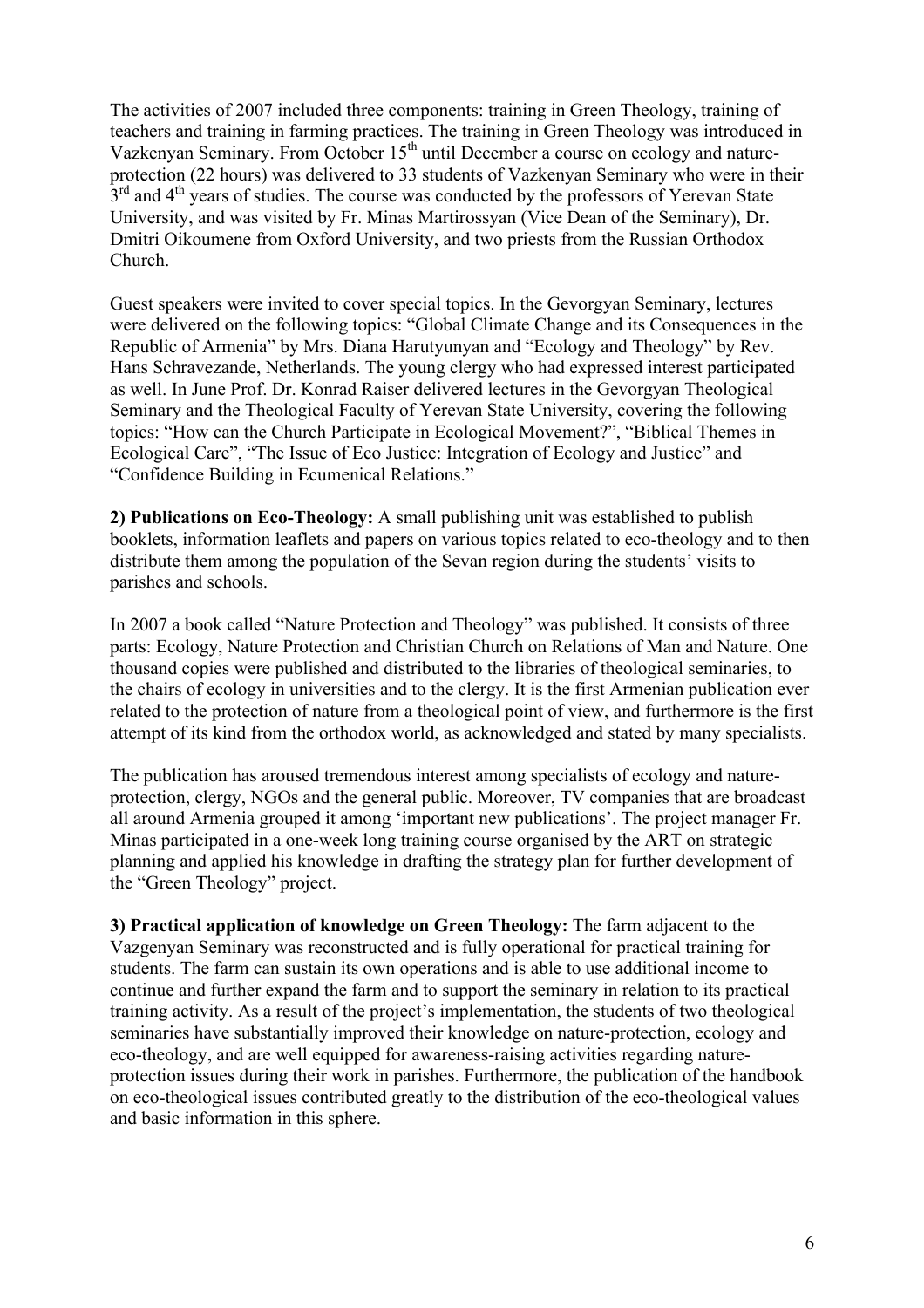## **Next Steps**

A series of seminars for the parish priests to increase their knowledge levels regarding environmental issues could be organised. These could include the presentation of general environmental issues, as well as specific problems of the sector, followed by possible solutions and alternatives.

The seminars will give the participants an opportunity to become more aware of the importance of environmental protection and preservation. They will also draw attention to current environmental problems and their possible solutions. In this way the priests may advocate proper resource management in their own parishes. The participants will be introduced to environmental problems specific to their region and equipped with recommendations and adequate skills of environmental protection through practical assignments.

## **Media and Advocacy**

The AAC runs "Shoghakat"- a TV Company which, among others programs, periodically transmits information on environmental projects implemented by the AAC and RTA.

## **Next steps**

**TV Programme:** A project called "Green Theology" will be launched in 2010 and is planned to broadcast thirty-minute programs twice a month. Each broadcast will address an actual environmental issue presented by specialist guests who will be invited to the TV studio. The program is supposed to be built on the positions of the specialist/ consultant, representatives of the government and clergymen. At the beginning of the discussion a short topic will be presented, which will then be followed by the discussion itself.

Besides the discussions, short films ranging from 20 to 30 minutes in length will be shot, which will later be translated into several languages. The TV Company has already had some experience in making this kind of project. The programme is scheduled for inauguration at the beginning of 2010.

**Eco-twinning:** As the Armenian Church has only recently initiated ecology-oriented activities, there are no projects on eco-twinning just yet. However, there are a few possibilities to create links between theological centres in Eastern Europe with already established traditions on ecological trainings and start by organising summer camps and lectures, as well as exchanging students.

The Sevan Theological Seminary will be able to host such a conference and a summer camp, which can be devoted to the exchange of experiences on eco-management in church institutions, and how to build partnership with organisations concerned about civil society.

# **Celebration of Creation Day**

**Sustainable land management, theology of land:** The writings of the Armenian Church-Fathers are full of examples of and references to the preservation of fertile land. Some of the Armenian Church celebrations and ritual liturgies can serve a good example. During the